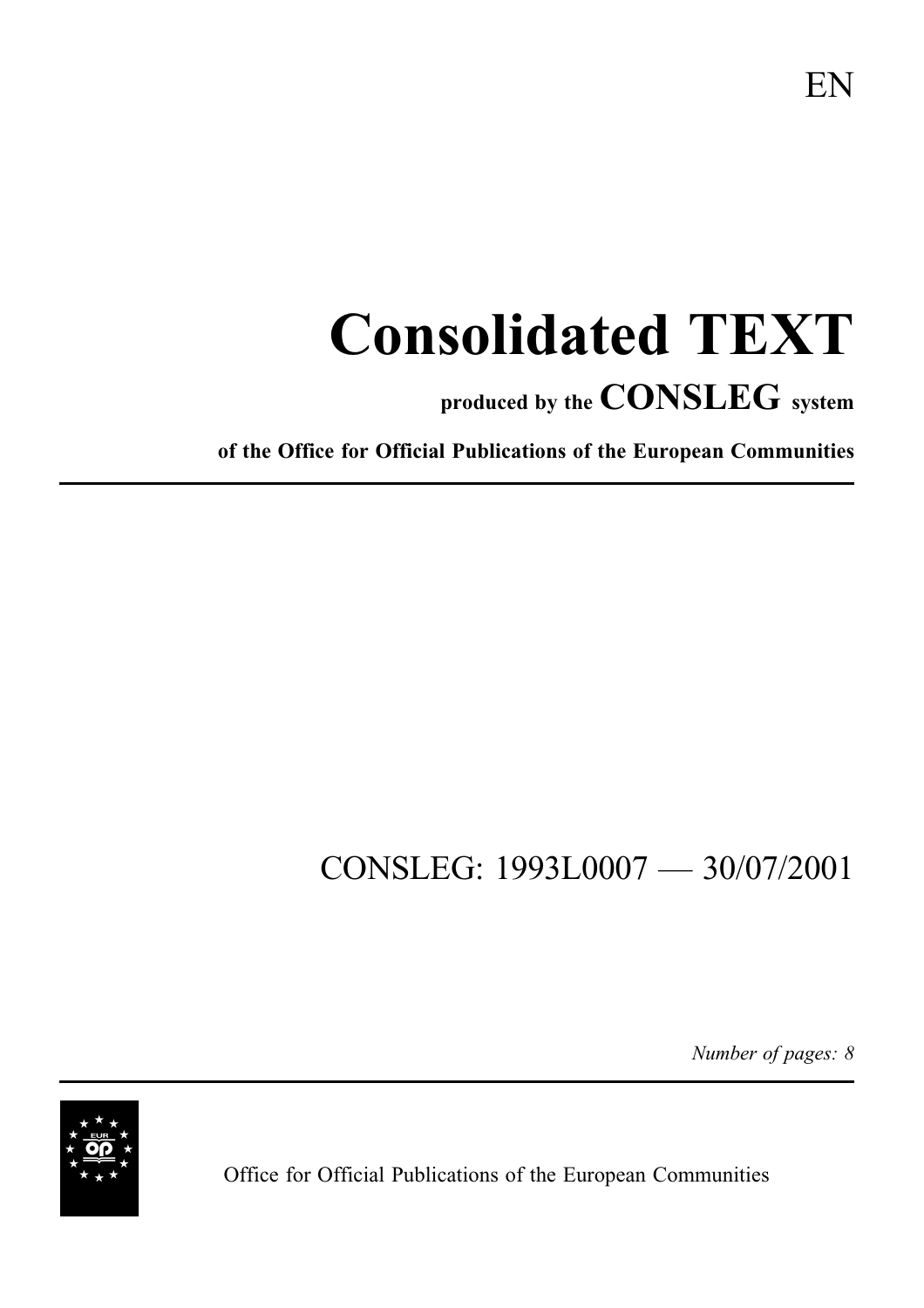**This document is meant purely as a documentation tool and the institutions do not assume any liability for its contents**

# ► **B** COUNCIL DIRECTIVE 93/7/EEC **of 15 March 1993**

# **on the return of cultural objects unlawfully removed from the territory of a Member State**

(OJ L 74, 27.3.1993, p. 74)

Amended by:

|        |                                                                                          |          | Official Journal |           |
|--------|------------------------------------------------------------------------------------------|----------|------------------|-----------|
|        |                                                                                          | No       | page             | date      |
| $>$ M1 | Directive 96/100/EC of the European Parliament and of the Council of 17<br>February 1997 | $L_{60}$ | 59               | 1.3.1997  |
| $>$ M2 | Directive 2001/38/EC of the European Parliament and of the Council of 5<br>June 2001     | L 187    | 43               | 10.7.2001 |

NB: This consolidated version contains references to the European unit of account and/or the ecu, which from 1 January 1999 should be understood as references to the euro — Council Regulation (EEC) No 3308/80 (OJ L 345, 20.12.1980, p. 1) and Council Regulation (EC) No 1103/97 (OJ L 162, 19.6.1997, p. 1).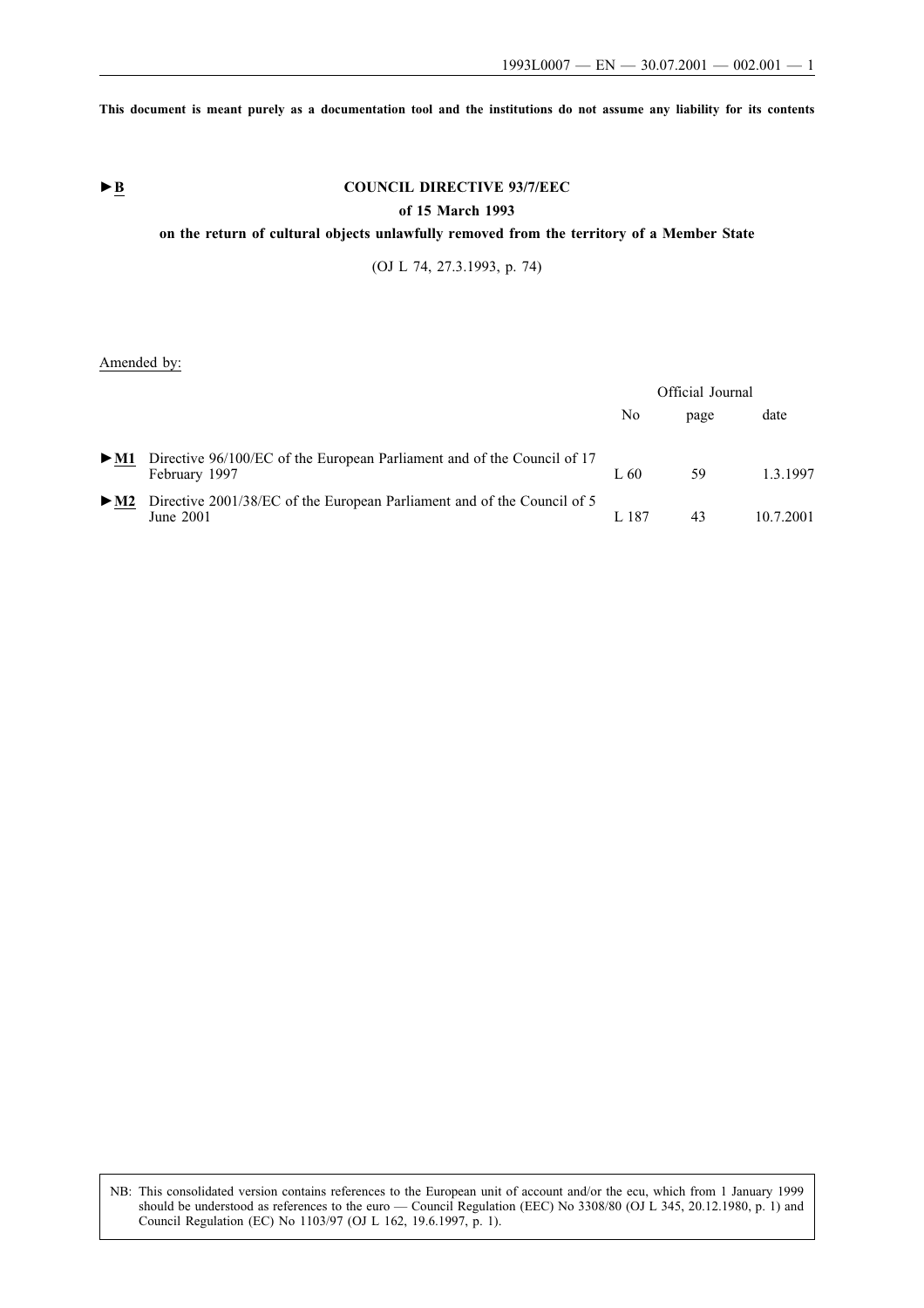#### **COUNCIL DIRECTIVE 93/7/EEC**

#### **of 15 March 1993**

#### **on the return of cultural objects unlawfully removed from the territory of a Member State**

THE COUNCIL OF THE EUROPEAN COMMUNITIES,

Having regard to the Treaty establishing the European Economic Community, and in particular Article 100a thereof,

Having regard to the proposal from the Commission $(1)$ ,

In cooperation with the European Parliament  $(2)$ ,

Having regard to the opinion of the Economic and Social Committee (3),

Whereas Article 8a of the Treaty provides for the establishment, not later than 1 January 1993, of the internal market, which is to comprise an area without internal frontiers in which the free movement of goods, persons, services and capital is ensured in accordance with the provisions of the Treaty;

Whereas, under the terms and within the limits of Article 36 of the Treaty, Member States will, after 1992, retain the right to define their national treasures and to take the necessary measures to protect them in this area without internal frontiers;

Whereas arrangements should therefore be introduced enabling Member States to secure the return to their territory of cultural objects which are classified as national treasures within the meaning of the said Article 36 and have been removed from their territory in breach of the abovementioned national measures or of Council Regulation (EEC) No 3911/92 of 9 December 1992 on the export of cultural goods (4); whereas the implementation of these arrangements should be as simple and efficient as possible; whereas, to facilitate cooperation with regard to return, the scope of the arrangements should be confined to items belonging to common categories of cultural object; whereas the Annex to this Directive is consequently not intended to define objects which rank as 'national treasures' within the meaning of the said Article 36, but merely categories of object which may be classified as such and may accordingly be covered by the return procedure introduced by this Directive:

Whereas cultural objects classified as national treasures and forming an integral part of public collections or inventories of ecclesiastical institutions but which do not fall within these common categories should also be covered by this Directive;

Whereas administrative cooperation should be established between Member States as regards their national treasures, in close liaison with their cooperation in the field of stolen works of art and involving in particular the recording, with Interpol and other qualified bodies issuing similar lists, of lost, stolen or illegally removed cultural objects forming part of their national treasures and their public collections;

Whereas the procedure introduced by this Directive is a first step in establishing cooperation between Member States in this field in the context of the internal market; whereas the aim is mutual recognition of the relevant national laws; whereas provision should therefore be made, in particular, for the Commission to be assisted by an advisory committee;

Whereas Regulation (EEC) No 3911/92 introduces, together with this Directive, a Community system to protect Member States' cultural

- OJ NoC 172, 8. 7. 1992, p. 7.
- ( 2 ) OJ NoC 176, 13. 7. 1992, p. 129 and OJ NoC 72, 15. 3. 1993.
- ( 3 ) OJ NoC 223, 31. 8. 1992, p. 10.
- ( 4 ) OJ NoL 395, 31. 12. 1992, p. 1.

<sup>(</sup> 1 ) OJ NoC 53, 28. 2. 1992, p. 11, and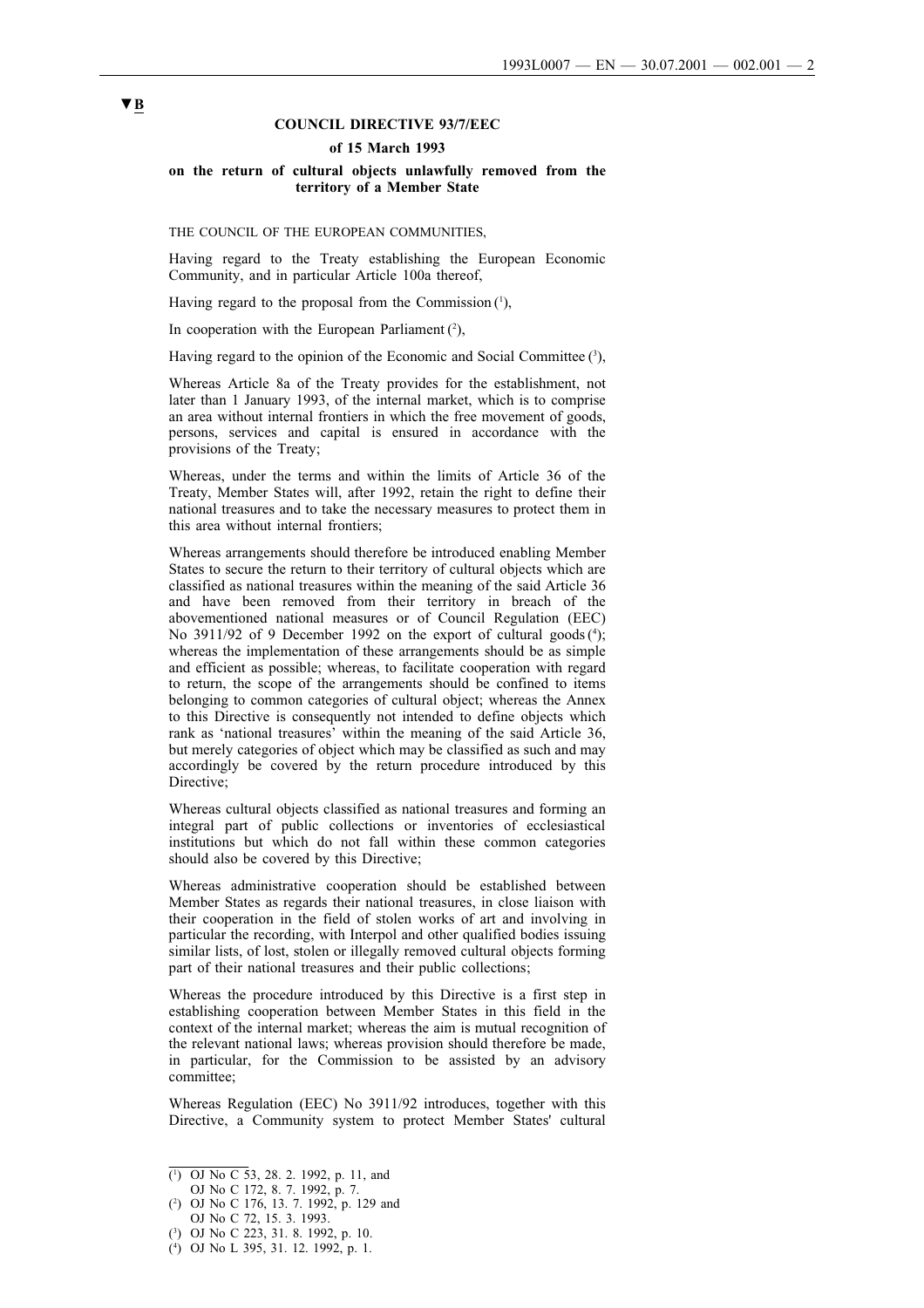goods; whereas the date by which Member States have to comply with this Directive has to be as close as possible to the date of entry into force of that Regulation; whereas, having regard to the nature of their legal systems and the scope of the changes to their legislation necessary to implement this Directive, some Member States will need a longer period,

HAS ADOPTED THIS DIRECTIVE:

#### *Article 1*

For the purposes of this Directive:

1. 'Cultural object' shall mean an object which:

- is classified, before or after its unlawful removal from the territory of a Member State, among the 'national treasures possessing artistic, historic or archaeological value' under national legislation or administrative procedures within the meaning of Article 36 of the Treaty,
	- and
- belongs to one of the categories listed in the Annex or does not belong to one of these categories but forms an integral part of:
	- public collections listed in the inventories of museums, archives or libraries' conservation collection.

For the purposes of this Directive, 'public collections' shall mean collections which are the property of a Member State, local or regional authority within a Member States or an institution situated in the territory of a Member State and defined as public in accordance with the legislation of that Member State, such institution being the property of, or significantly financed by, that Member State or a local or regional authority;

- the inventories of ecclesiastical institutions.
- 2. 'Unlawfully removed from the territory of a Member State' shall mean:
	- removed from the territory of a Member State in breach of its rules on the protection of national treasures or in breach of Regulation (EEC) No 3911/92, or
	- not returned at the end of a period of lawful temporary removal or any breach of another condition governing such temporary removal.
- 3. 'Requesting Member State' shall mean the Member State from whose territory the cultural object has been unlawfully removed.
- 4. 'Requested Member State' shall mean the Member State in whose territory a cultural object unlawfully removed from the territory of another Member State is located.
- 5. 'Return' shall mean the physical return of the cultural object to the territory of the requesting Member State.
- 6. 'Possessor' shall mean the person physically holding the cultural object on his own account.
- 7. 'Holder' shall mean the person physically holding the cultural object for third parties.

#### *Article 2*

Cultural objects which have been unlawfully removed from the territory of a Member State shall be returned in accordance with the procedure and in the circumstances provided for in this Directive.

#### *Article 3*

Each Member State shall appoint one or more central authorities to carry out the tasks provided for in this Directive.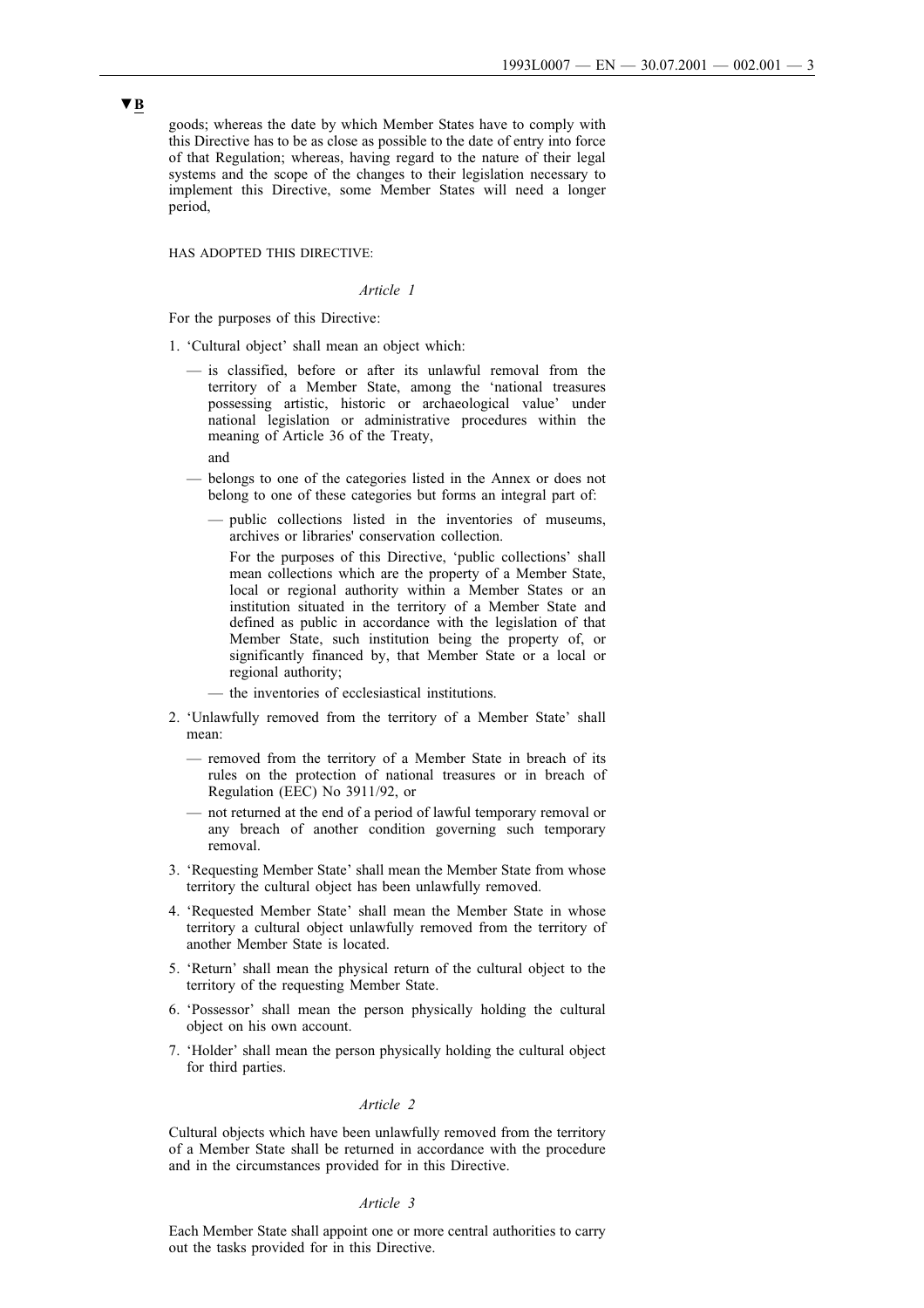Member States shall inform the Commission of all the central authorities they appoint pursuant to this Article.

The Commission shall publish a list of these central authorities and any changes concerning them in the C series of the *Official Journal of the European Communities*.

#### *Article 4*

Member States' central authorities shall cooperate and promote consultation between the Member States' competent national authorities. The latter shall in particular:

- 1. upon application by the requesting Member State, seek a specified cultural object which as been unlawfully removed from its territory, identifying the possessor and/or holder. The application must include all information needed to facilitate this search, with particular reference to the actual or presumed location of the object;
- 2. notify the Member States concerned, where a cultural object is found in their own territory and there are reasonable grounds for believing that it has been unlawfully removed from the territory of another Member State;
- 3. enable the competent authorities of the requesting Member State to check that the object in question is a cultural object, provided that the check is made within 2 months of the notification provided for in paragraph 2. If it is not made within the stipulated period, paragraphs 4 and 5 shall cease to apply;
- 4. take any necessary measures, in cooperation with the Member State concerned, for the physical preservation of the cultural object;
- 5. prevent, by the necessary interim measures, any action to evade the return procedure;
- 6. act as intermediary between the prossessor and/or holder and the requesting Member State with regard to return. To this end, the competent authorities of the requested Member States may, without prejudice to Article 5, first facilitate the implementation of an arbitration procedure, in accordance with the national legislation of the requested State and provided that the requesting State and the possessor or holder give their formal approval.

#### *Article 5*

The requesting Member State may initiate, before the competent court in the requested Member State, proceedings against the possessor or, failing him, the holder, with the aim of securing the return of a cultural object which has been unlawfully removed from its territory.

Proceedings may be brought only where the document initiating them is accompanied by:

- a document describing the object covered by the request and stating that it is a cultural object,
- a declaration by the competent authorities of the requesting Member State that the cultural object has been unlawfully removed from its territory.

#### *Article 6*

The central authority of the requesting Member State shall forthwith inform the central authority of the requested Member State that proceedings have been initiated with the aim of securing the return of the object in question.

The central authority of the requested Member State shall forthwith inform the central authorities of the other Member States.

#### *Article 7*

1. Member States shall lay down in their legislation that the return proceedings provided for in this Directive may not be brought more than one year after the requesting Member State became aware of the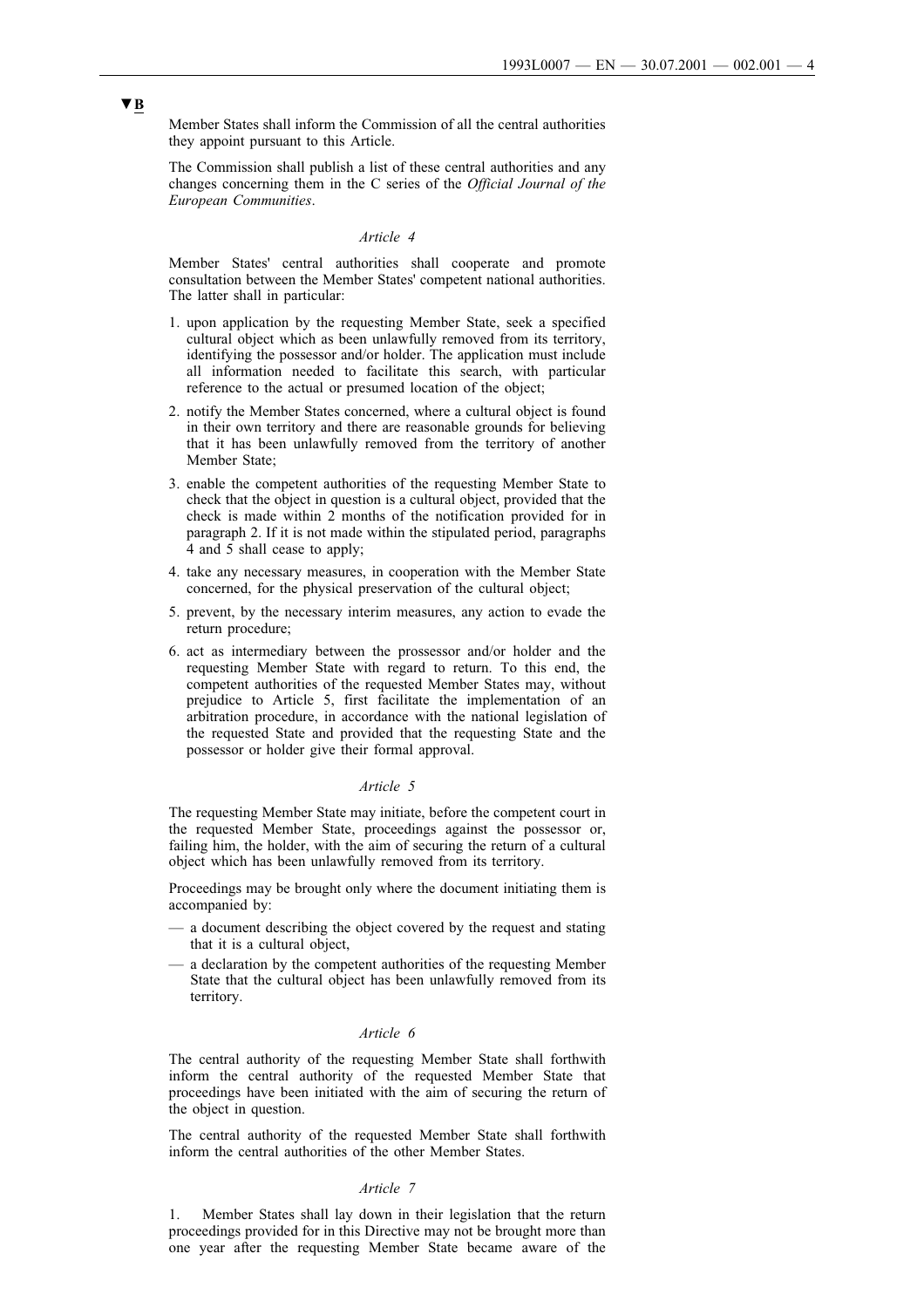location of the cultural object and of the identity of its possessor or holder.

Such proceedings may, at all events, not be brought more than 30 years after the object was unlawfully removed from the territory of the requesting Member State. However, in the case of objects forming part of public collections, referred to in Article 1 (1), and ecclesiastical goods in the Member States where they are subject to special protection arrangements under national law, return proceedings shall be subject to a time-limit of 75 years, except in Member States where proceedings are not subject to a time-limit or in the case of bilateral agreements between Member States laying down a period exceeding 75 years.

2. Return proceedings may not be brought if removal from the national territory of the requesting Member State is no longer unlawful at the time when they are tobe initiated.

#### *Article 8*

Save as otherwise provided in Articles 7 and 13, the competent court shall order the return of the cultural object in question where it is found to be a cultural object within the meaning of Article 1 (1) and to have been removed unlawfully from national teerritory.

#### *Article 9*

Where return of the object is ordered, the competent court in the requested States shall award the possessor such compensation as it deems fair according to the circumstances of the case, provided that it is satisfied that the possessor exercised due care and attention in acquiring the object.

The burden of proof shall be governed by the legislation of the requested Member State.

In the case of a donation or succession, the possessor shall not be in a more favourable position than the person from whom he acquired the object by that means.

The requesting Member State shall pay such compensation upon return of the object.

#### *Article 10*

Expenses incurred in implementing a decision ordering the return of a cultural object shall be borne by the requesting Member State. The same applies to the costs of the measures referred to in Article 4 (4).

#### *Article 11*

Payment of the fair compensation and of the expenses referred to in Articles 9 and 10 respectively shall be without prejudice to the requesting Member State's right to take action with a view to recovering those amounts from the persons responsible for the unlawful removal of the cultural object from its territory.

#### *Article 12*

Ownership of the cultural object after return shall be governed by that law of the requesting Member State.

#### *Article 13*

This Directive shall apply only to cultural objects unlawfully removed from the territory of a Member State on or after 1 January 1993.

#### *Article 14*

1. Each Member State may extend its obligation to return cultural objects to cover categories of objects other than those listed in the Annex.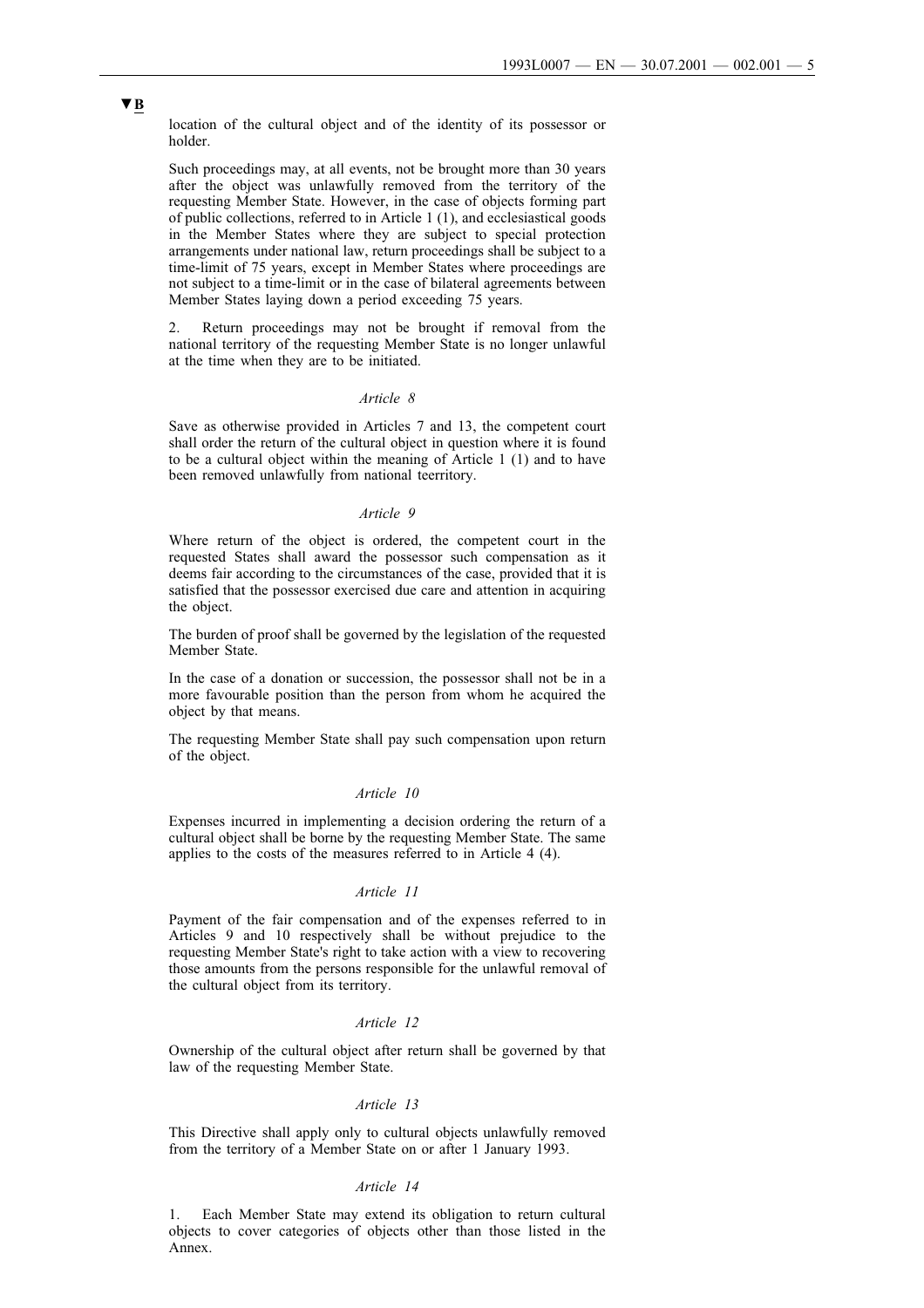2. Each Member State may apply the arrangements provided for by this Directive to requests for the return of cultural objects unlawfully removed from the territory of other Member States prior to 1 January 1993.

#### *Article 15*

This Directive shall be without prejudice to any civil or criminal proceedings that may be brought, under the national laws of the Member States, by the requesting Member State and/or the owner of a cultural object that has been stolen.

#### *Article 16*

1. Member States shall send the Commission every three years, and for the first time in February 1996, a report on the application of this **Directive** 

2. The Commission shall send the European Parliament, the Council and the Economic and Social Committee, every three years, a report reviewing the application of this Directive.

3. The Council shall review the effectiveness of this Directive after a period of application of three years and, acting on a proposal from the Commission, make any necessary adaptations.

4. In any event, the Council acting on a proposal from the Commission, shall examine every three years and, where appropriate, update the amounts indicated in the Annex, on the basis of economic and monetary indicators in the Community.

#### *Article 17*

The Commission shall be assisted by the Committee set up by Article 8 of Regulation (EEC) No 3911/92.

The Committee shall examine any question arising from the application of the Annex to this Directive which may be tabled by the chairman either on his own initiative or at the request of the representative of a Member State.

#### *Article 18*

Member States shall bring into force the laws, regulations and administrative provisions necessary to comply with this Directive within nine months of its adoption, except as far as the Kingdom of Belgium, the Federal Republic of Germany and the Kingdom of the Netherlands are concerned, which must conform to this Directive at the latest twelve months from the date of its adoption. They shall forthwith inform the Commission thereof.

When Member States adopt these measures, they shall contain a reference to this Directive or shall be accompanied by such reference on the occasion of their official publication. The methods of making such a reference shall be laid down by the Member States.

#### *Article 19*

This Directive is addressed to the Member States.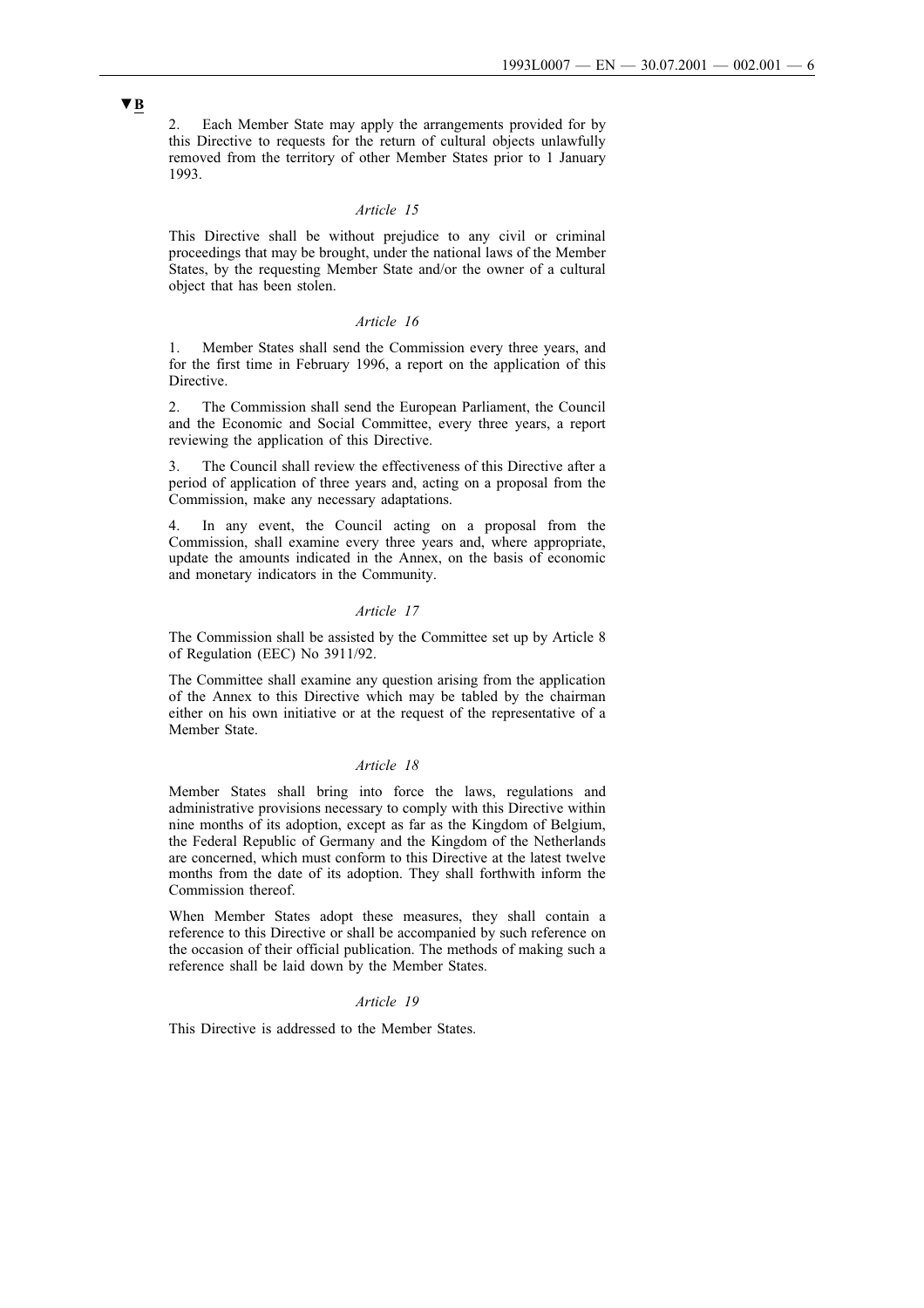#### *ANNEX*

**Categories referred to in the second indent of Article 1 (1) to which objects classified as 'national treasures' within the meaning of Article 36 of the Treaty must belong in order to qualify for return under this Directive**

- A. 1. Archaeological objects more than 100 years old which are the products of:
	- land or underwater excavations and finds,
	- archaeological sites,
	- archaeological collections.
	- 2. Elements forming an integral part of artistic, historical or religious monuments which have been dismembered, more than 100 years old.

### ▼**M1**

▼**B**

- 3. Pictures and paintings, other than those included in Category 3A or 4, executed entirely by hand on any material and in any medium (1)
- 3A. Water-colours, gouaches and pastels executed entirely by hand on any material (1)
	- 4. Mosaics in any material executed entirely by hand, other than those falling in Categories 1 or 2, and drawings in any medium executed entirely by hand on any material  $(1)$

5. Original engravings, prints, serigraphs and lithographs with their respective plates and original posters  $(1)$ .

- 6. Original sculptures or statuary and copies produced by the same process as the original  $(1)$  other than those in category 1.
- 7. Photographs, films and negatives thereof  $(1)$ .
- 8. Incunabula and manuscripts, including maps and musical scores, singly or in collections  $(1)$ .
- 9. Books more than 100 years old, singly or in collections.
- 10. Printed maps more than 200 years old.
- 11. Archives and any elements thereof, of any kind, on any medium, comprising elements more than 50 years old.
- 12. (a) Collections (2) and specimens from zoological, botanical, mineralogical or anatomical collections;
	- (b) Collections (2 ) of historical, palaeontological, ethnographic or numismatic interest.
- 13. Means of transport more than 75 years old.
- 14. Any other antique item not included in categories A 1 to A 13, more than 50 years old.

The cultural objects in categories A 1 to A 14 are covered by this Directive only if their value corresponds to, or exceeds, the financial thresholds under B.

#### B. **Financial thresholds applicable to certain categories under A (in ecus)**

# ▼**M2**

# *VALUE:*

Whatever the value

- ▼**B**
- 1 (Archaeological objects)
- 2 (Dismembered monuments)

<sup>(</sup> 1 ) Which are more than fifty years old and do not belong to their originators.

<sup>(</sup> 2 ) As defined by the Court of Justice in its Judgment in Case 252/84, as follows: 'Collectors' pieces within the meaning of Heading No 99.05 of the Common Customs Tariff are articles which possess the requisite characteristics for inclusion in a collection, that is to say, articles which are relatively rare, are not normally used for their original purpose, are the subject of special transactions outside the normal trade in similar utility articles and are of high value.'